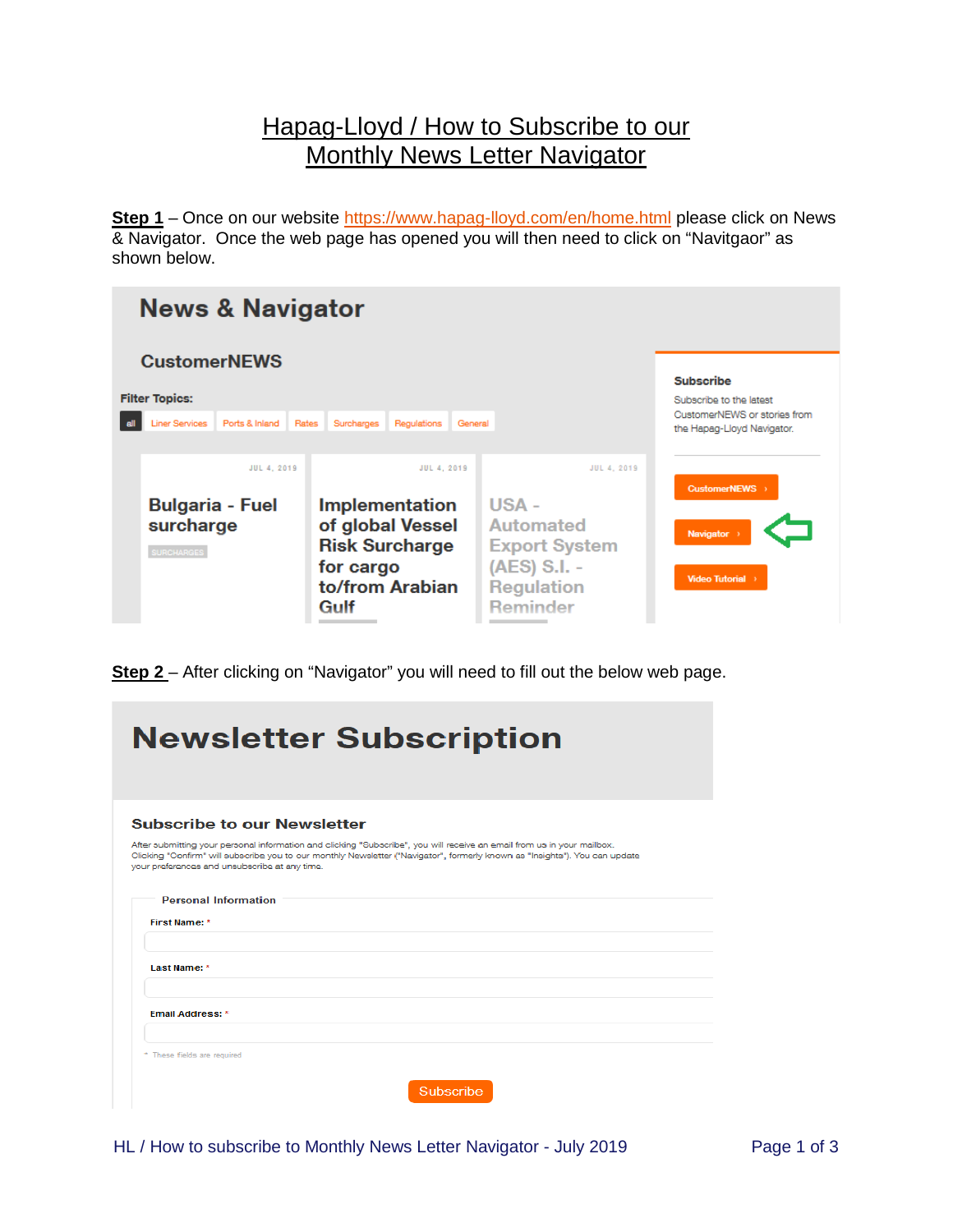**Step 2a** – Once you have filled out the Subscription and then clicked on **"Set your mailing preferences"** as shown below another page will open.

## Set your mailing preferences

Dear Kim

We at Hapag-Lloyd want to make sure to only provide you with information and content that is relevant to you!

By clicking on the button below you will directly be taken to your personal email preference center where you can select only the type of content that you want to receive in your inbox.

Of course you can change your email preferences or unsubscribe from our email services at any time in the future.



**Step 2b** – Once the subscription selection page has opened you can click on "**Monthly NAVIGATOR**" to receive our monthly NewsLetter prior to clicking on "Submit". *NOTE: If you have not already subscribed to "CustomerNews" and you do not wish to receive, you can click on it to uncheck.* 

## My newsletter preference center

| First Name *                   | Department/Function    |  |
|--------------------------------|------------------------|--|
|                                | Select<br>$\checkmark$ |  |
| Last Name *                    | Company                |  |
|                                |                        |  |
| Email Address *                | Country *              |  |
|                                | Canada<br>$\checkmark$ |  |
|                                |                        |  |
| <b>Newsletter subscription</b> |                        |  |
| Monthly NAVIGATOR              | Unsubscribe from all   |  |
| <b>Press Release</b>           | Pause for 30 days      |  |